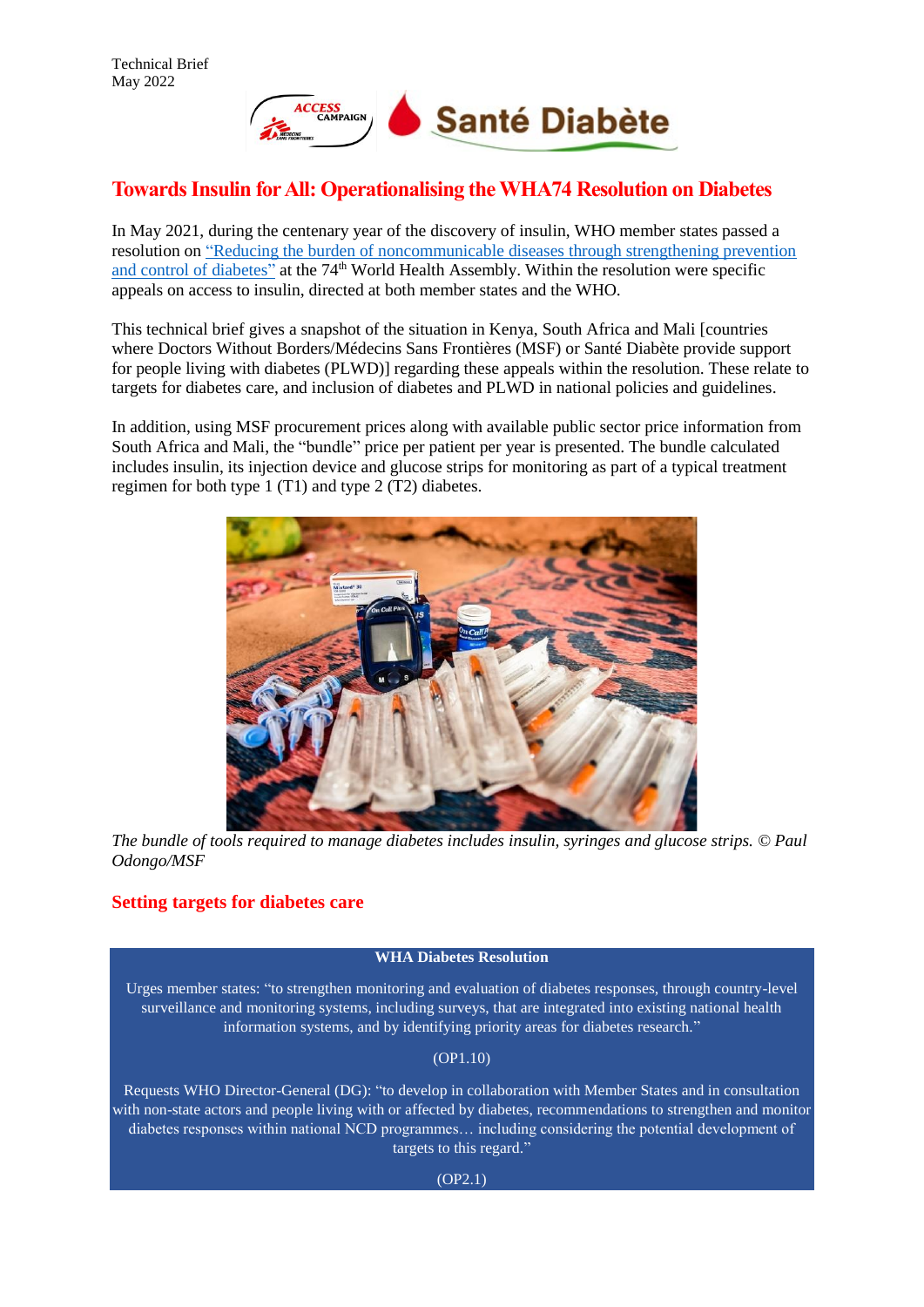In January 2022, WHO proposed the following global targets to the WHO Executive Board:

- 80% of people with diabetes are diagnosed (this includes all types of diabetes)
- 80% of people with diagnosed diabetes have good control of glycaemia
- 80% of people with diagnosed diabetes have good control of blood pressure
- 60% of people with diabetes of 40 years or older receive statins
- 100% of people with type 1 diabetes have access to affordable insulin treatment (including devices for insulin delivery, such as syringes and needles) and blood glucose self-monitoring (*the bundle*)

These targets will now be put forward for consideration at WHA75 in May 2022.

The status of national targets in the countries surveyed is outlined in Table 1 and compared to the proposed global targets.

|                         | <b>Current specific</b><br>diabetes targets                                                                  | <b>Planned diabetes</b><br>targets at time of<br>survey                                                                                               | <b>Hypertension</b><br>target                                                          | <b>Statin target</b> | <b>Specific</b><br>target<br>related to<br>insulin and<br>glucose self-<br>monitoring<br>for T1<br>diabetes |
|-------------------------|--------------------------------------------------------------------------------------------------------------|-------------------------------------------------------------------------------------------------------------------------------------------------------|----------------------------------------------------------------------------------------|----------------------|-------------------------------------------------------------------------------------------------------------|
| Kenya*                  | None                                                                                                         | 70% of PLWD are<br>aware of diagnosis<br>70% of PLWD who<br>know their diagnosis<br>are on treatment<br>70% of PLWD on<br>treatment are<br>controlled | None                                                                                   | None                 | None                                                                                                        |
| Mali                    | No detail<br>available                                                                                       | None                                                                                                                                                  | None                                                                                   | None                 | None                                                                                                        |
| <b>South</b><br>Africa* | 90% of PLWD<br>are aware of<br>diagnosis<br>60% of PLWD<br>are on treatment<br>50% of PLWD<br>are controlled |                                                                                                                                                       | Same cascade<br>targets for<br>hypertension but<br>not specifically<br>stated for PLWD | None                 | None                                                                                                        |

### *Table 1: Status of national targets*

*\*Kenya and South Africa have developed cascade targets, aligned with those used in national HIV programmes. It is important to establish which denominator (all people living with diabetes versus the proportion identified at previous cascade step) is used at each step of the cascade to ensure comparison is valid.* 

While Kenya and South Africa have included a target for the percentage of PLWD on treatment, it is not reflected in the high-level global targets. Poor diabetes control may be due to lack of access to medicines, poor linkage to treatment, poor compliance with treatment protocols, poor adherence to prescribed medicines, or a combination of these factors. Without this intermediate target, it is difficult to understand what the barrier to reaching control is.

No country has any specific target related to the complete bundle for T1 diabetes. Achieving this target would require disaggregation of other targets to know how many people with T1 diabetes are aware of their diagnosis and in need of treatment, and active monitoring of the availability of the diabetes bundle across the health system.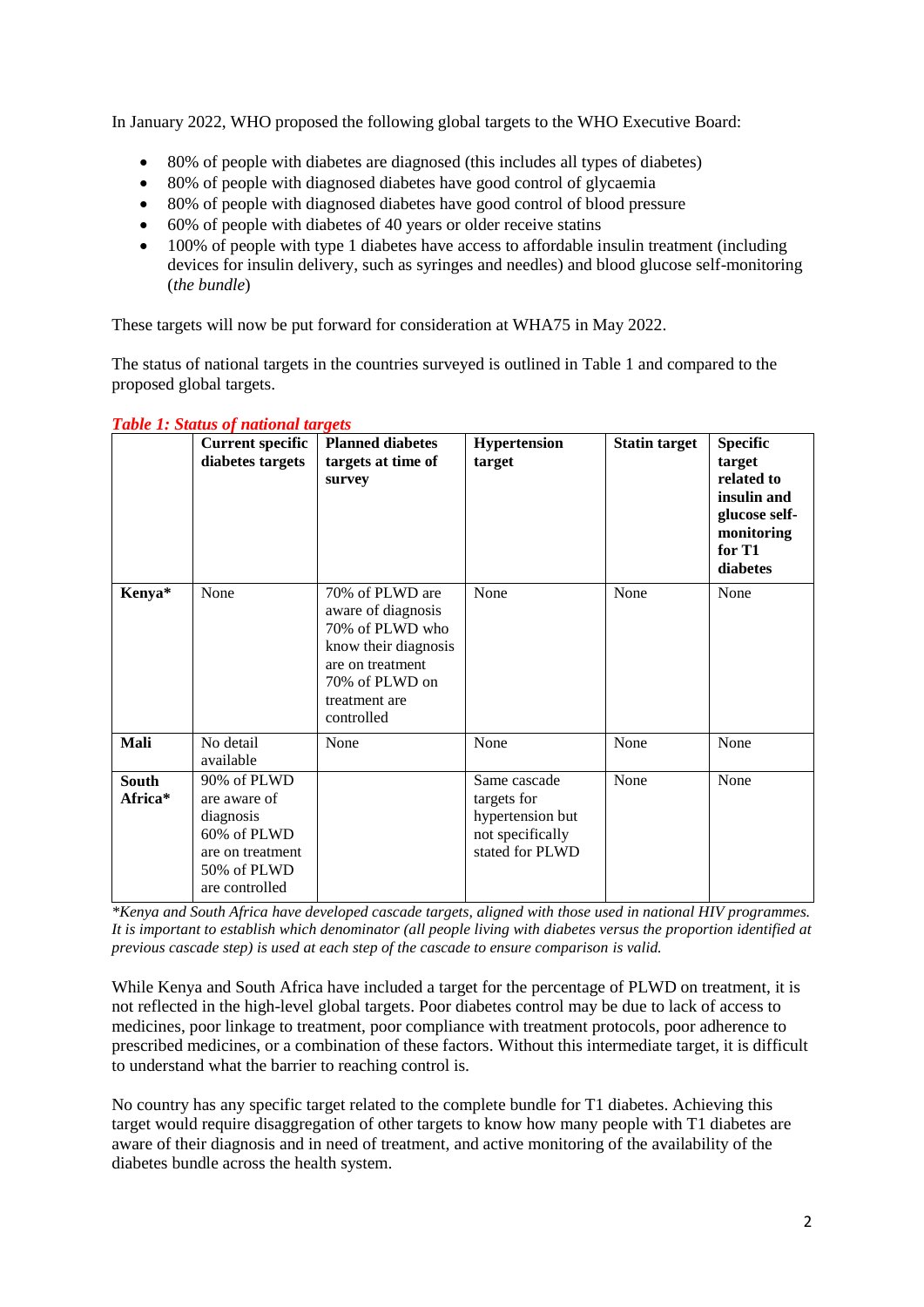The countries surveyed recognised the considerable investment in monitoring and evaluation and surveillance that will be required to report on these proposed targets. In settings where monitoring systems have been scaled up for management of other chronic diseases (e.g. HIV) they should be leveraged to integrate monitoring of diabetes and hypertension.

### **National diabetes policies and guidelines**

### **WHA Diabetes Resolution**

Urges member states: "to ensure national strategies for the prevention and control of non-communicable diseases contain the necessary provisions to cover persons living with diabetes with quality essential health services and promote access to diagnostics and quality, safe, effective, affordable and essential medicines, including insulin, oral hypoglycaemic agents and other diabetes-related medicines and health technologies…"

### (OP1.6)

Urges member states: "to strengthen health systems and high quality, integrated and people centred primary health services for all, health management information systems and an adequate and well trained and equipped health workforce..."

### (OP1.7)

A summary of national diabetes policies and guidelines in the surveyed countries is shown in Table 2.

|                                                                                                      | Kenya                                                                          | Mali                                                  | <b>South Africa</b>                                                                |
|------------------------------------------------------------------------------------------------------|--------------------------------------------------------------------------------|-------------------------------------------------------|------------------------------------------------------------------------------------|
| Diabetes T1 and T2<br>(including insulin use)<br>included in national NCD<br>strategic plan          | <b>Yes</b><br>Separate national diabetes<br>strategic plan planned for<br>2022 | Yes                                                   | <b>Yes</b>                                                                         |
| National guideline for T1<br>diabetes                                                                | Yes                                                                            | <b>Being drafted</b>                                  | <b>Yes</b>                                                                         |
| National guideline for T2<br>diabetes                                                                | Yes                                                                            | <b>Being drafted</b>                                  | <b>Yes</b>                                                                         |
| <b>Insulin provided free</b><br>through public sector (e.g.<br>through national insurance<br>scheme) | N <sub>o</sub>                                                                 | 70% through social<br>security; 30% by the<br>patient | <b>Yes</b>                                                                         |
| <b>Insulin injecting devices</b><br>provided free through<br>public sector                           | <b>No</b>                                                                      | N <sub>o</sub>                                        | Yes                                                                                |
| <b>Monitoring devices (strips)</b><br>provided free through<br>public sector                         | <b>No</b>                                                                      | <b>No</b>                                             | Yes                                                                                |
| Insulin use decentralised to<br>primary care                                                         | <b>No</b>                                                                      | Yes, in sites where<br>doctor present                 | Yes, in sites where<br>doctor present                                              |
| Cadre that can prescribe<br>insulin                                                                  | Doctors, clinical officer                                                      | <b>Doctors</b>                                        | <b>Doctors</b> must<br>initiate. Maintenance<br>by clinical officers<br>and nurses |

### *Table 2: National diabetes policies and guidelines*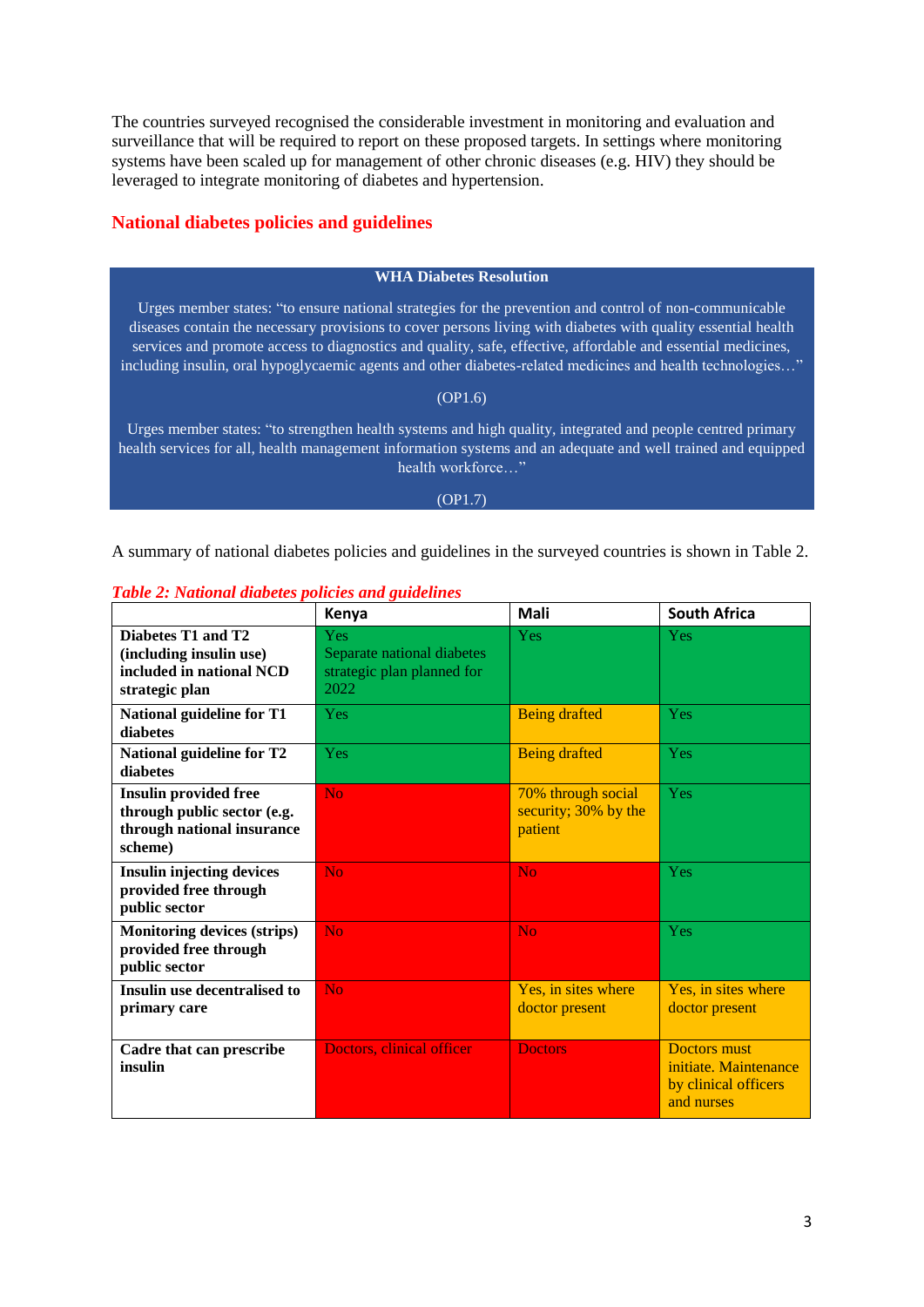In order to achieve the global diabetes targets it will be essential that:

- All components of the diabetes bundle are included within public sector health insurance schemes
- Insulin use is decentralised to primary care
- Insulin use is task-shared i.e. it can be prescribed and managed by non-physician clinicians

### **Insulin alone is not enough: costing the diabetes bundle**

### **WHA Diabetes Resolution**

Requests WHO DG: "to continue to analyse the availability of data on inputs throughout the value chain, including data on clinical trials and price information, with a view to assessing the feasibility and potential value of establishing a web-based tool to share information relevant to the transparency of markets for diabetes medicines, including insulin, oral hypoglycaemic agents and related products, including information on investments, incentives and subsidies."

### (OP2.6)

There was a request to the WHO DG within the resolution to assess the feasibility and value of a webbased tool to share information relevant to transparency of markets for diabetes medicines, including insulin and related products. Such a tool would enable countries to benchmark their procurement prices with similar settings. This tool is still under development. Table 3 outlines the prices of the components of the diabetes bundle using MSF procurement prices and publicly available national procurement prices for South Africa and Mali.

|                         |                         | MSF (US\$) | <b>South Africa</b><br>(US\$) | Mali (US\$) |
|-------------------------|-------------------------|------------|-------------------------------|-------------|
|                         | Vial $(10ml)$           | 2          | 2.3                           | 7.56        |
| $30/70$ insulin         | Disposable pen<br>(3ml) | 6.03       | 0.4                           | N/A         |
|                         | Vial (10ml)             | 2          | 2.3                           | 7.56        |
| <b>NPH</b> insulin      | Disposable pen<br>(3ml) | 4.32       | 0.43                          | N/A         |
|                         | Insulin syringe         | 0.07       | $0.16*$                       | 0.29        |
| <b>Injection device</b> | Pen needle              | 0.12       | 0.04                          | N/A         |
| <b>Monitoring</b>       | Glucose strips          | 0.22       | 0.06                          | 0.34        |

### *Table 3: MSF and public procurement prices for the diabetes bundle*

*\*The price for insulin syringes in South Africa was not available from national public procurement information. This price was taken from public procurement at the provincial level (Kwazulu Natal).*

To calculate the average monthly use of insulin, syringes and glucose monitoring strips for people with T1 and T2 diabetes, MSF carried out a survey of five of its projects and consulted with advocacy groups of PLWD. The average use was then used to calculate bundle prices (Fig. 1 and 2).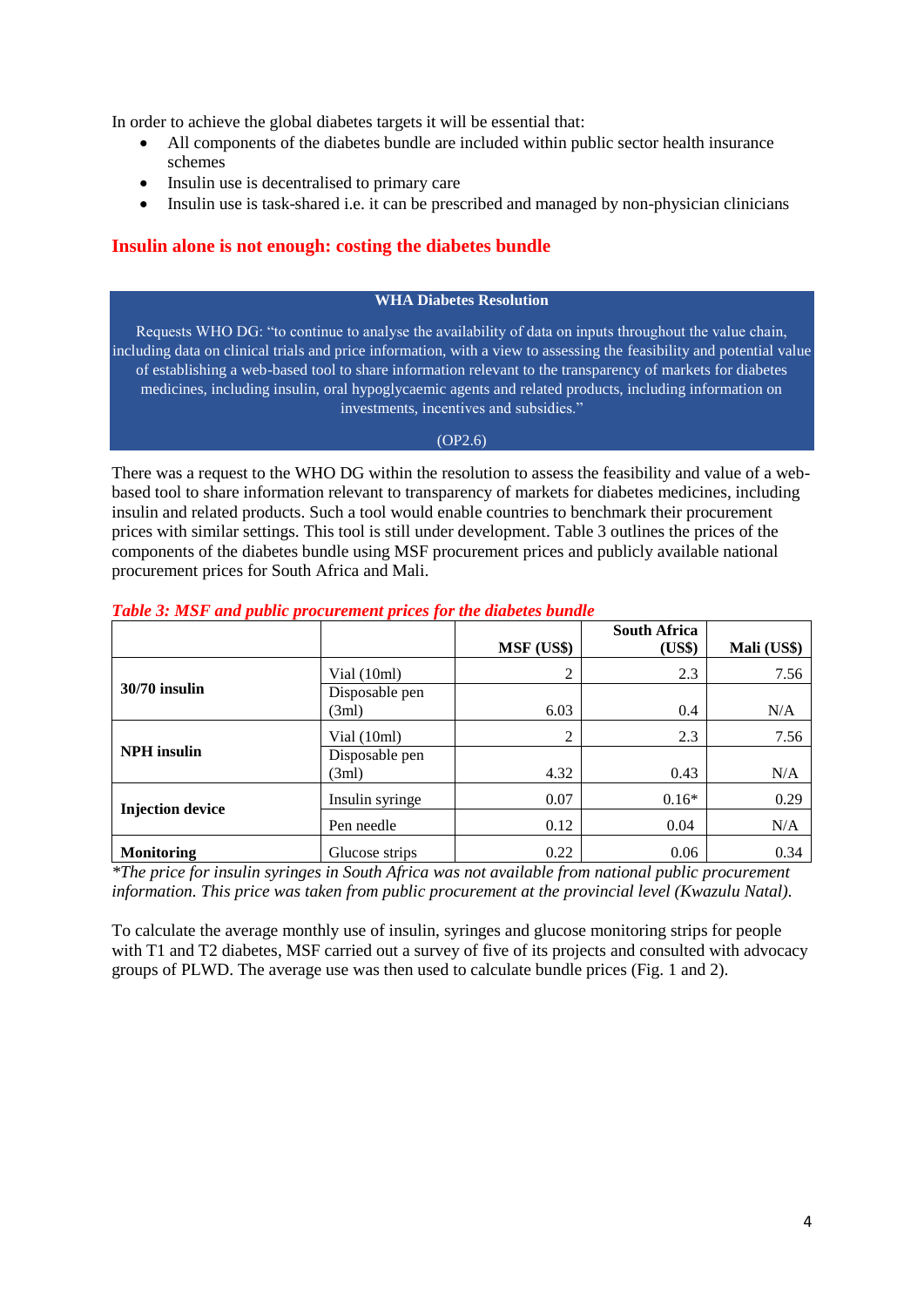

### Fig. 1: Bundle price for T1 diabetes insulin use per patient per year

*(Bundle includes twice daily 30/70 human insulin 15ml/month; 60 syringes/month; 120 glucose test strips/month)*



Fig. 2: Bundle price for T2 diabetes insulin use per patient per year *(Bundle includes once daily NPH insulin 15ml/month; 30 syringes/month; 30 test strips/month)*

The price of the bundle for T1 and T2 diabetes varied widely between settings. In T1 diabetes the cost of the glucose strips was a major driver of increased cost. FIND, the global alliance for diagnostics has included blood glucose meters and glucose test strips within their accessible pricing marketplace, where they have negotiated preferential pricing with diagnostic suppliers for buyers in low- and middle-income countries. The estimated landing price within this initiative can be 50% lower than current market prices. Access to the preferential prices is available to buyers from the public and private sector by contacting FIND, who will connect buyers to suppliers to procure directly. For further information contact NCDs@finddx.org.

Insulin pens, which offer simplification of insulin delivery and improved quality of life, are only used in selected MSF programmes due to increased cost, and are not available in the public programme in Mali. The bundle price per patient per year was compared moving from the insulin vial presentation to disposable insulin pens using available procurement prices (Fig. 3 and 4). At volume the price of 5x 3ml human insulin disposable pens in South Africa was less than a 10ml vial of human insulin.

The prices for insulin pens negotiated by South Africa provide support to the potential role of pooled procurement across humanitarian agencies and regions to improve access to these more patientcentred devices.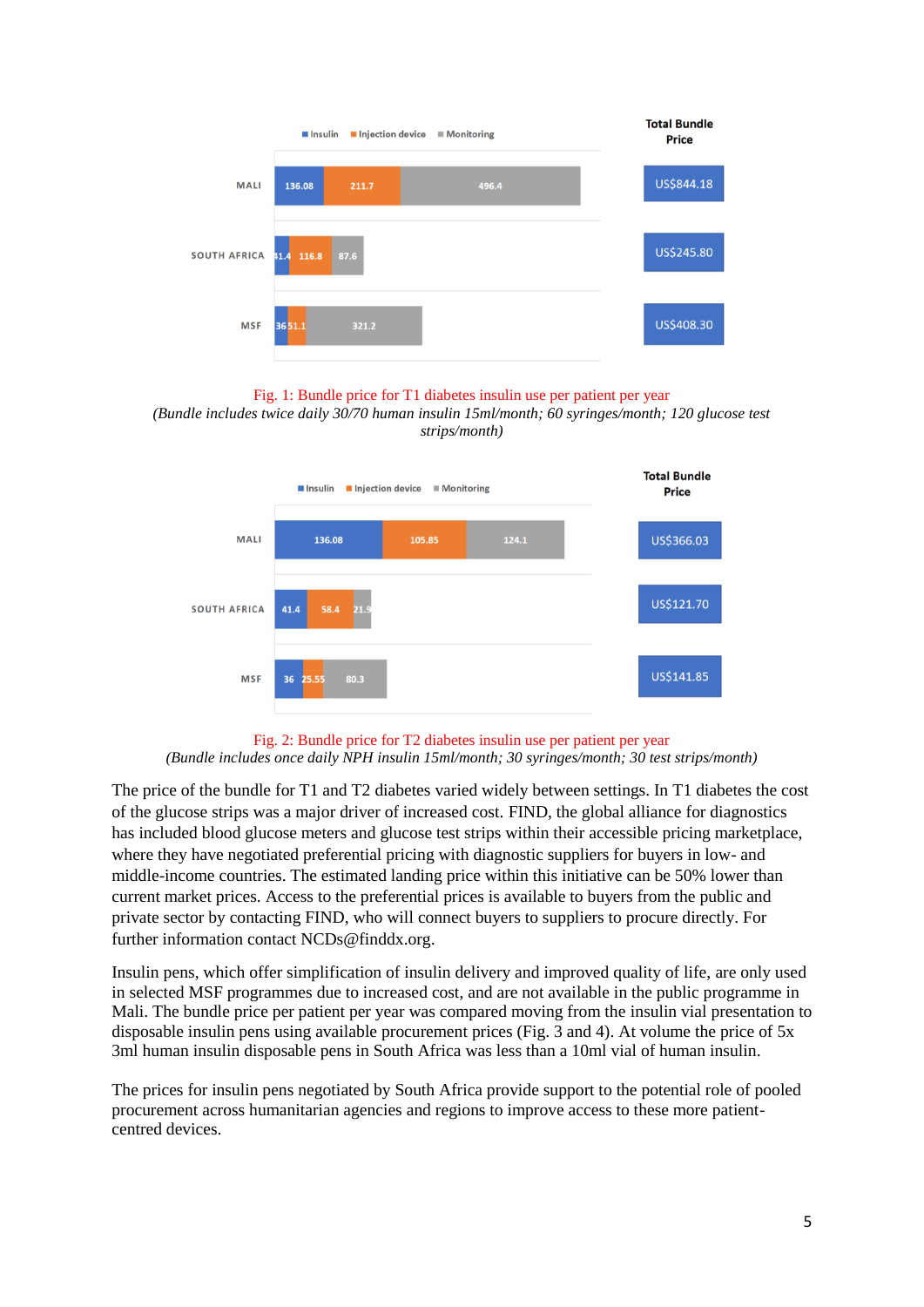|                          | Injection device<br>lnsulin | ■ Monitoring  | <b>Total Bundle</b><br><b>Price</b> |
|--------------------------|-----------------------------|---------------|-------------------------------------|
| <b>SOUTH AFRICA VIAL</b> | 116.8<br>87.6<br>41.4       |               | US\$245.80                          |
| <b>SOUTH AFRICA PEN</b>  | 249.2 87.6                  |               | US\$140.80                          |
| <b>MSF VIAL</b>          | 36 51.1<br>321.2            |               | US\$408.30                          |
| <b>MSF PEN</b>           | 361.8                       | 321.2<br>87.6 | US\$770.60                          |

Fig. 3: Bundle prices for T1 diabetes per patient per year comparing insulin vials to pens *(Bundle includes twice daily 30/70 human insulin 15ml/month; 60 pen needles a month; 120 glucose test strips/month)*



Fig. 4: Bundle prices for T2 diabetes per patient per year comparing insulin vials to pens

*(Bundle includes once daily NPH human insulin 15ml/month; 30 pen needles a month; 30 glucose test strips/month)*

# **Key Messages**

### **To countries:**

- Set national targets in line with WHO global targets and consider an additional target on the percentage of people on diabetes treatment
- Investment will be needed in monitoring and evaluation systems for diabetes to report on the global diabetes targets, including monitoring of access to insulin and monitoring tools specifically for T1 diabetes
- National guidelines for T1 and T2 diabetes should be updated and available, based on WHO guidance
- Insulin, its injection device, and glucose monitoring strips should be included in public sector health insurance schemes
- The use of insulin should be decentralised to primary care for the management of both T1 and T2 diabetes; with task-sharing to allow for its management by trained nurses